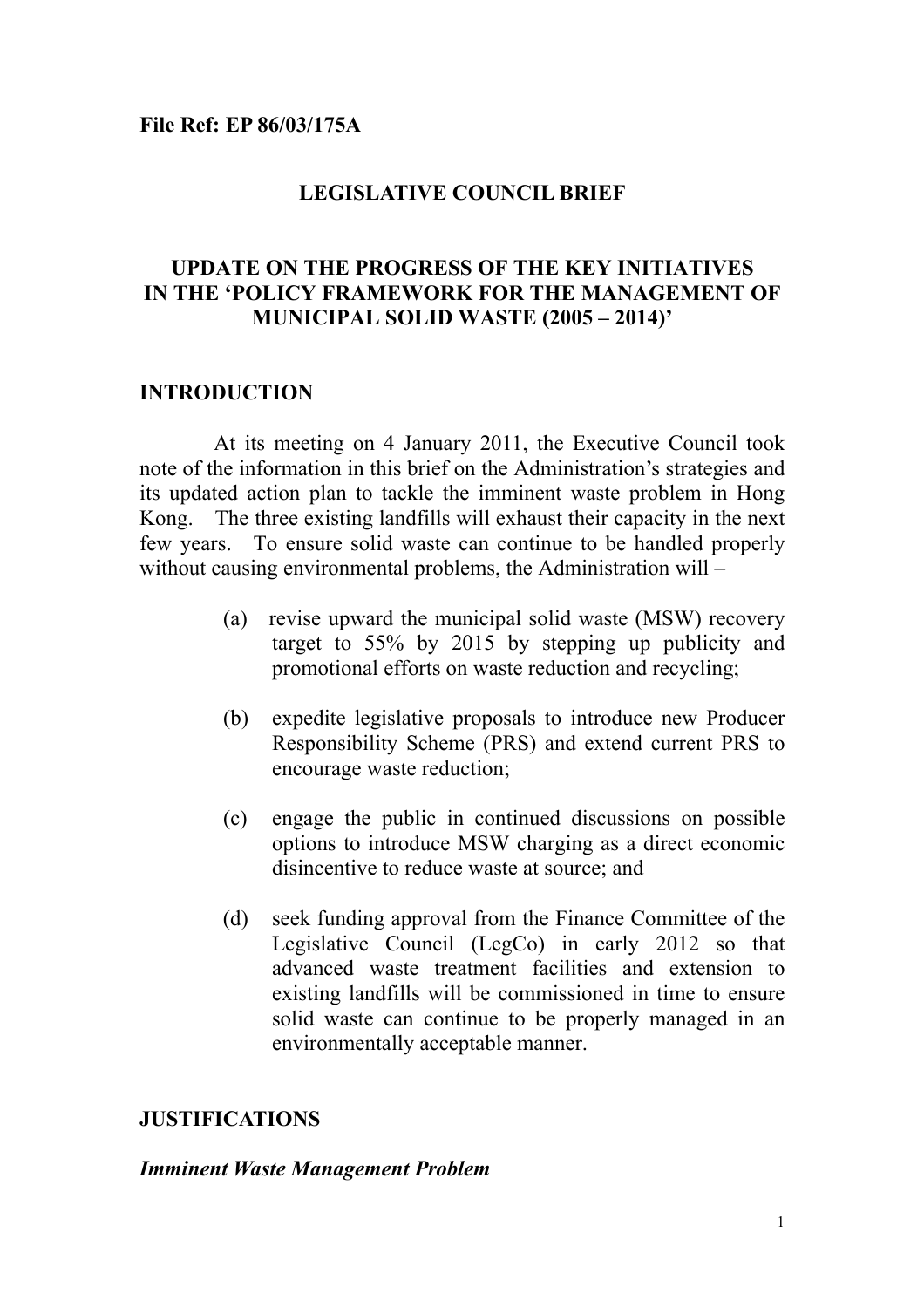2. Hong Kong now relies principally on landfills to treat its waste. The remaining capacities of the three landfills will be exhausted in 2014, 2016 and 2018 (see **Annex A**).

3. At present, about 13 300 tonnes of waste are disposed of at landfills every day. The main trunk of them are 9 000 tonnes of MSW, the amount that remains from our daily generation of 18 000 tonnes after 49% of them are recovered for recycling. The following table summarizes the waste disposal figures:

| <b>Waste</b>          | <b>Volume (Daily)</b>                                           |
|-----------------------|-----------------------------------------------------------------|
| Municipal solid waste | 9,000 tonnes <i>(including</i> )<br>3,300 tonnes of food waste) |
| Construction waste    | 3,200 tonnes                                                    |
| Sludge                | 900 tonnes                                                      |
| Other waste           | 200 tonnes                                                      |
| <b>Total:</b>         | <b>13,300 tonnes</b>                                            |

Types of Waste Disposed at Landfills

4. Development of waste treatment facilities require long lead time of at least two years for landfills and substantially more for incinerators or other advanced treatment facilities after funding approval is confirmed to cater for selection of contractors and contract arrangement, site works and construction. Prior to seeking funding approval, various statutory environmental, planning approvals are necessary. Under advance planning are the development of an integrated waste management facility (IWMF) with a capacity of sorting and incinerating 3 000 tonnes of MSW daily, two organic waste treatment facilities (OWTF) with total capacity of bio-degrading 500 tonnes of food/ organic waste daily, and extension of the three landfills. These projects have all along been taken forward on individual project basis. However the LegCo's rejection of using 5 hectare (ha) of land in the Clear Water Bay Country Park land for the extension of the South East New Territories (SENT) landfill calls for a critical review of the strategy in the planning of the waste treatment facilities.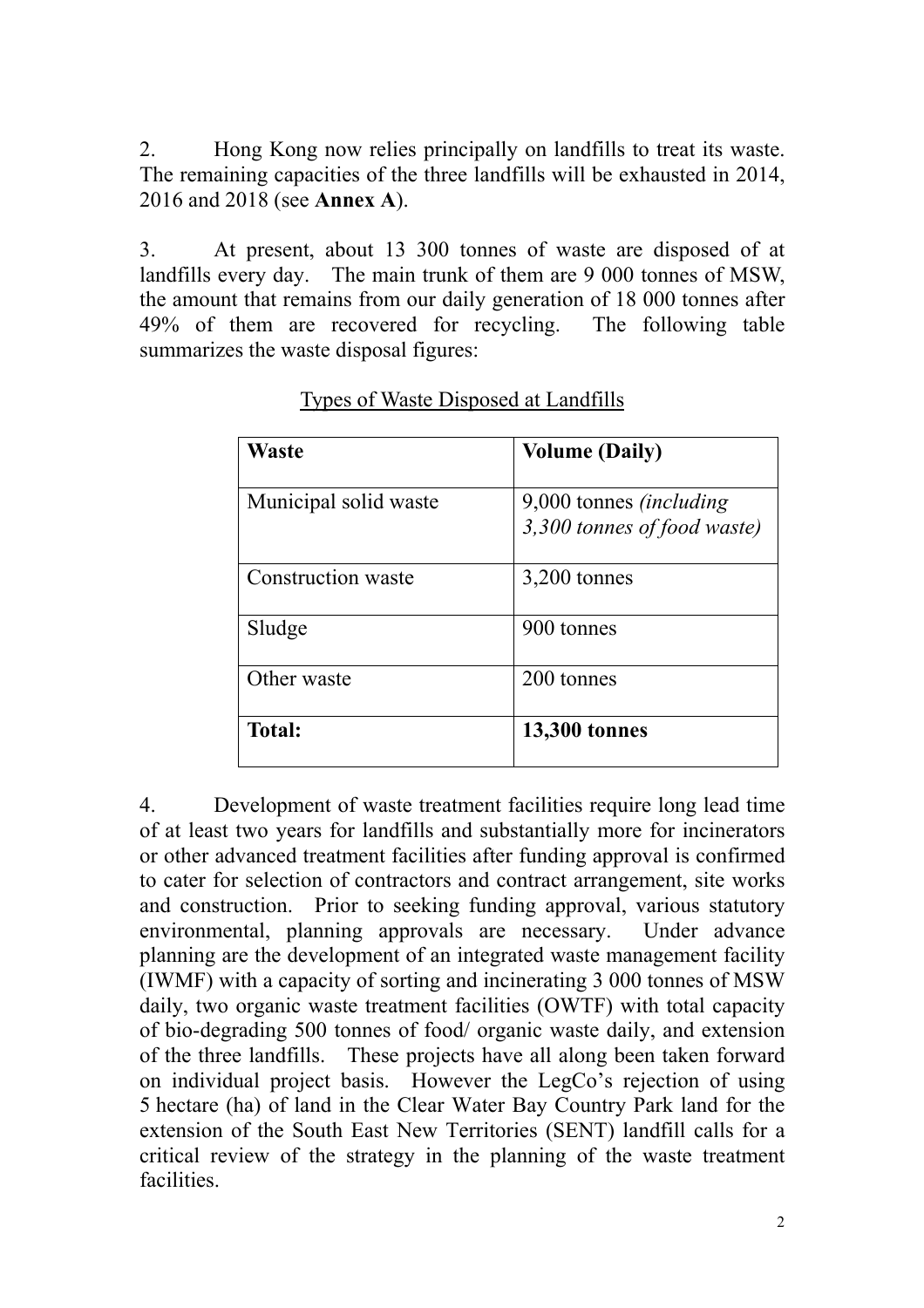5. We face an imminent waste management problem and need to confirm on the development of advanced waste management facilities as soon as possible, otherwise there will be no suitable disposal facilities to handle the waste we generate by 2018. If funding approval to extend the SENT landfill is not available in early 2012, all of the 5 000 tonnes of waste disposed of at it daily will have to be diverted to other two landfills. The environmental impact assessment (EIA) and engineering study of an IWMF with incineration as core technology is near completion. Based on the result of the EIA, we need to settle on a viable option as the site for Hong Kong's first IWMF and engage the relevant stakeholders, including the district council concerned, on the site selection. We need to act in time, taking into account the lead time required for project planning and preparation, as well as the relevant statutory and administrative requirements. Hong Kong will not be able to uphold the high standard of environmental hygiene that the local and international community expects of a world city if there is no timely and adequate provision of appropriate waste treatment and disposal facilities.

# **THE ACTION PLAN**

6. We have reviewed the action agenda outlined in the "Policy Framework for the Management of Municipal Solid Waste (2005-2014)" (the Policy Framework) published in 2005 against the latest development and we consider that the three-pronged strategy of waste avoidance and minimization; reuse, recovery and recycling; and bulk waste treatment and disposal should be reaffirmed for taking forward our waste management strategy. A complete and comprehensive strategy for the management of MSW is outlined below.

# *Waste Reduction and Recycling*

7. A crucial, on-going piece of our waste strategy is to reduce waste at source. Since the Government published the Policy Framework in 2005, we now achieve 49% MSW recovery rate which is not low by international standards (see comparison at **Annex B**) and overshoots the target laid down in the 2005 Policy Framework (of 45% by 2009 and 50% by 2014). We will introduce a series of complementary measures involving government departments, the estate management trades, the restaurant operators, the public organizations, green groups and social services groups in efforts to broaden the participation in waste reduction and recycling. Some of the ideas being explored are as follows: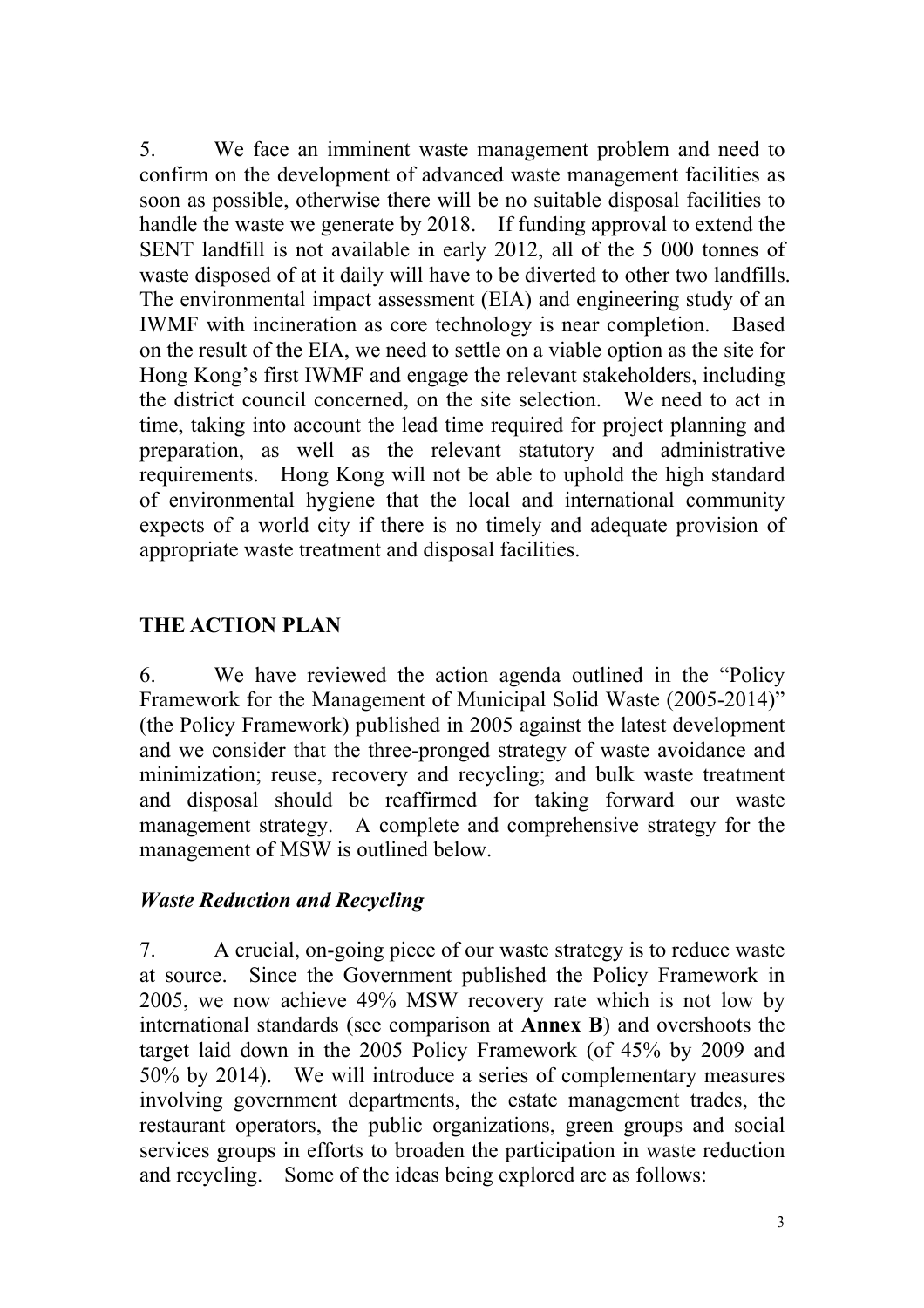- expansion of the programme on Source Separation of Waste and operate waste recycling activities, for example in public markets, to facilitate collection of recyclables from the community with a view to instilling behavioural change;
- taking forward pilot projects to promote on-site waste composting at shopping malls with restaurants, hotels and other premises, and developing of funding schemes under the Environment and Conservation Fund to support the operation of on-site food waste treatment at housing estates, and
- rallying the support of all departments with close interface with the public in waste reduction programmes as far as possible so as to demonstrate a visible commitment of the Administration.

With all these efforts in place, we are prepared to enhance our work and commit to raise our target of waste recovery rate to 55% by 2015. This target is above that of other developed cities like Tokyo, London and Sydney. Our study of overseas experience shows that any further attempts to significantly raise the figure would not be possible in the absence of major economic incentives/ disincentives such as MSW charging.

8. In parallel, in line with the "Polluter Pays Principle", we need to expedite the introduction of economic and legislative incentives to encourage recycling and waste reduction. On waste reduction, we will roll out a consultation exercise in 2011 on extension of the PRS on Plastic Shopping Bags, and engagement with relevant trades on an implementation plan on a new PRS on Waste Electrical and Electronic Equipment (WEEE) following the public consultation in 2010. Part and parcel of the WEEE PRS is to ensure there will be sufficient local treatment capability and the Administration will seek to facilitate the establishment of such facility.

9. Experiences from some overseas jurisdictions have shown that a very effective economic means to reduce waste is through the introduction of MSW charging at household/enterprise levels. Our study on the overseas experiences also shows that effectiveness of the charging scheme would hinge largely on the implementation of associated measures in waste collection and the delegating of sufficient powers to waste collectors. For example, waste collectors in some jurisdictions are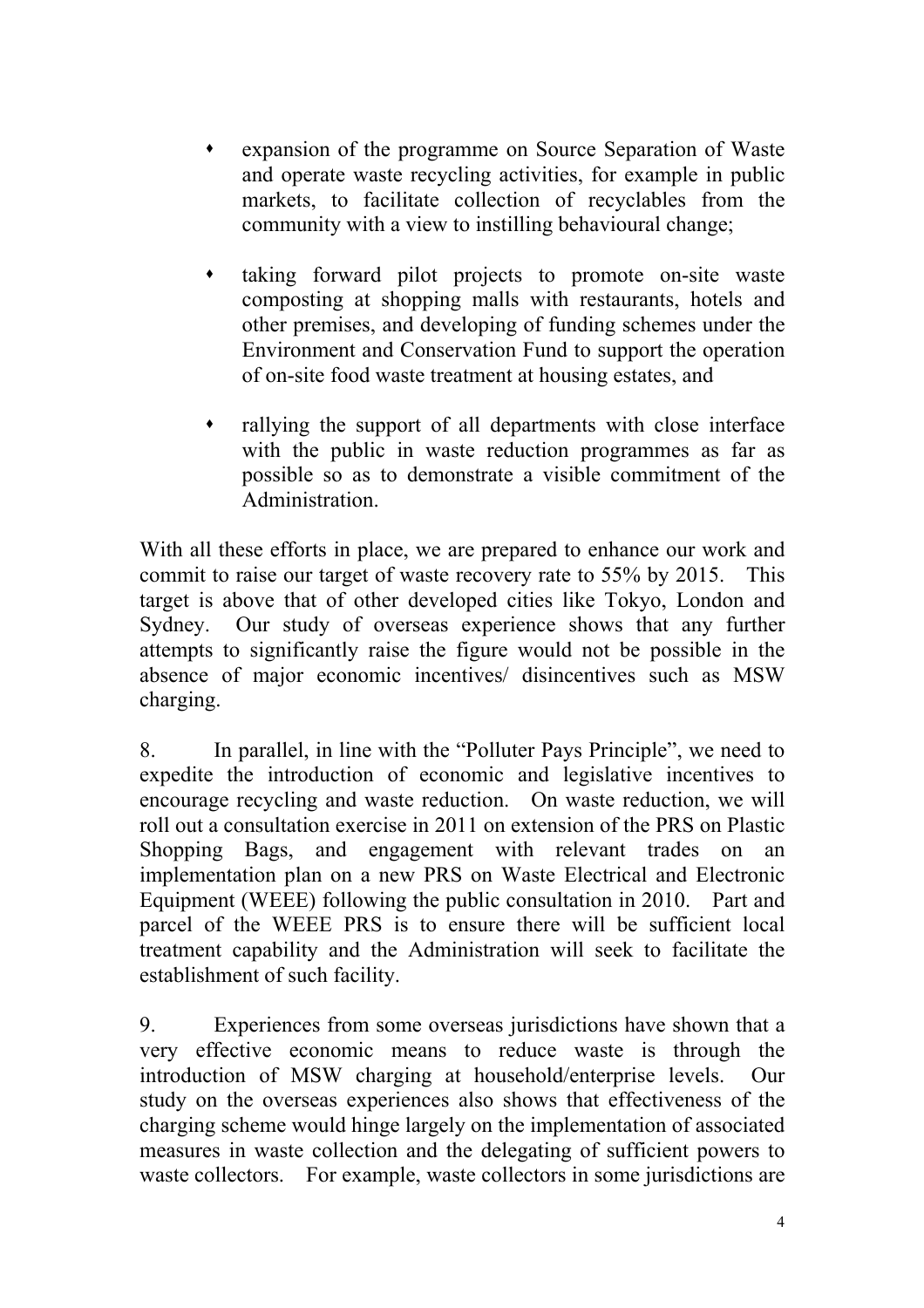given the power to refuse taking waste if their content is in doubt. Due to the unique city fabric of Hong Kong and the way our municipal waste is being collected, the implementation of MSW charging would pose significant implementation challenges.

10. Nevertheless, we need to engage the public in a discussion of the objectives of implementing MSW charging for waste reduction, the principles and practicalities of various MSW charging options, such that the process can both be educational and promotional on waste reduction as well as fostering a better understanding of the implications and the demand on behavioural changes to support an effective implementation of an MSW charging system. In line with the PRS, the future model of MSW charging should be formulated with an objective for waste reduction. A broad framework on the principles and pros and cons of MSW charging options will be presented for public engagement in 2011. We will also seek to explore various means of introducing incentives to reduce waste in parallel with disincentives for producing waste.

# *The Package of Waste Treatment and Disposal Facilities to Deal with the Local Waste*

11. The use of modern incineration technology can significantly reduce the size of the waste treated to about 10% of the original volume. The residue from incineration is mainly dry ashes that will cause little nuisance in the process of disposal. Another advantage of modern incineration facilities is that electricity could be generated from the incineration process, thus turning waste into resource. Worldwide, modern incineration plants are operated to high pollution control standards with the emission of pollutants (such as dioxin) kept at safe levels.

12. **Annex C** shows the projected situation assuming the projects under planning, which include the first IWMF with the capacity to treat 3 000 tonnes per day (to be sited in Tuen Mun or near Shek Kwu Chau) and two OWTF (at Siu Ho Wan and Sha Ling), get through all necessary approvals for commissioning before or by 2018. It is obvious that there is still a huge volume of waste left to be tackled (estimated to be over 8 400 tonnes per day) by disposal at landfills. Having regard to the volume of waste that we generate today, we consider there may be a need for one further IWMF of the capacity of 3 000 tonnes of MSW per day and some more OWTF in addition to what are under planning despite the stepping up of waste recycling and reduction efforts. We would launch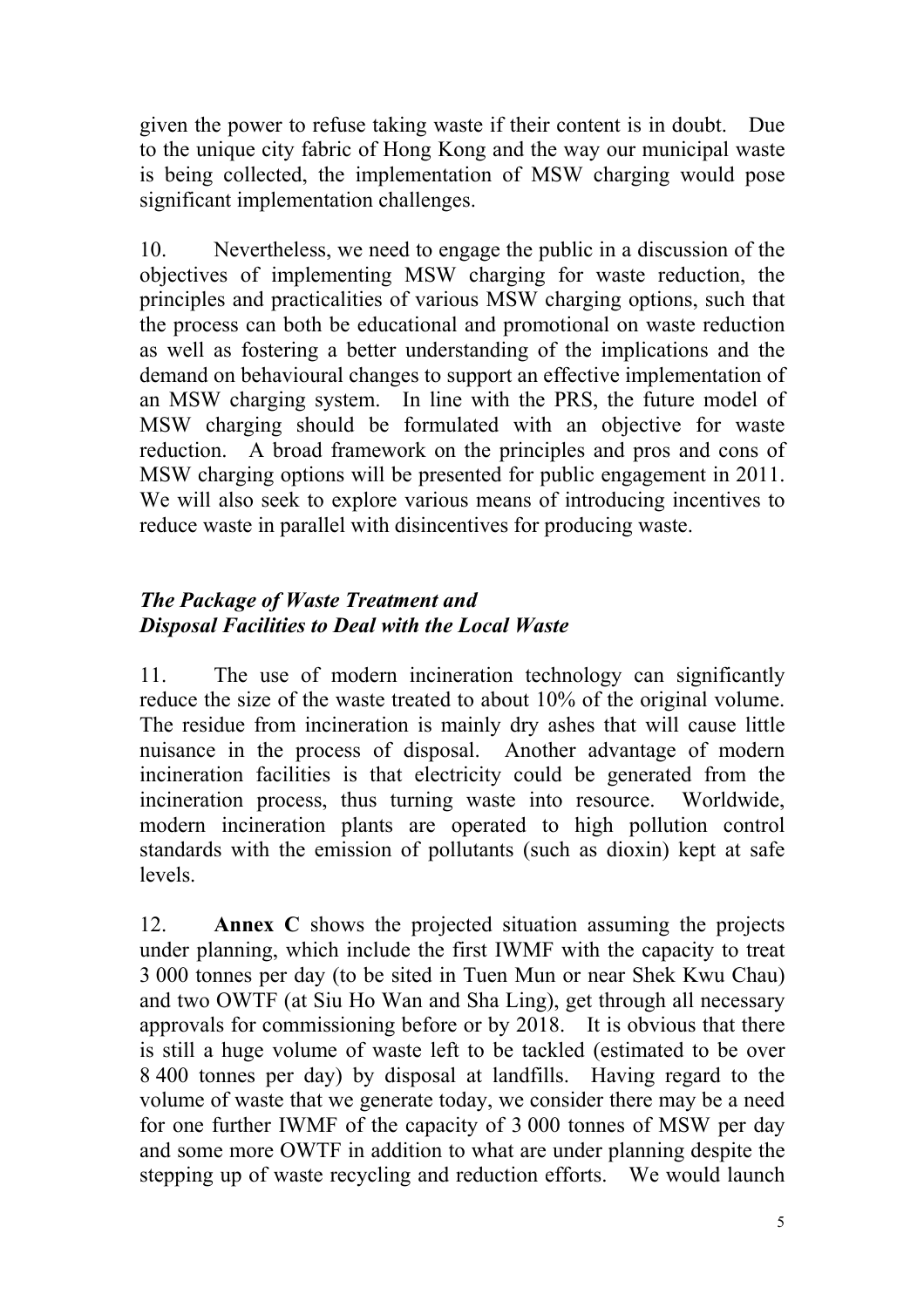a site search for this purpose while looking into the potential of private sector projects that can provide the waste treatment services.

13. In this connection, the engineering and EIA studies on IWMF at an artificial island near Shek Kwu Chau and Tsang Tsui in Tuen Mun will be completed in early 2011. As mentioned in paragraph 5 above, we will make careful assessment, engage the relevant stakeholders (including the district council concerned) on the site selection and settle on a viable option as the site for the first IWMF.

14. In order to cater for the long-term needs of Hong Kong, we will take account of progress and effectiveness in waste reduction measures as well as other possible options on waste treatment e.g. private sector participation or the outcomes of the site search, to consider plans for further development of IWMF, including a second IWMF as mentioned in paragraph 12.

15. As regards food waste, Hong Kong currently produces about 3 300 tonnes of food waste per day, of which about 960 tonnes are generated from the commercial and industrial (C&I) sectors that can be more easily separated at source for collection. Hence, in our planning of the development of two OWTFs (with daily treatment capacity of 200 and 300 tonnes respectively) in Siu Ho Wan in North Lantau and Sha Ling in the North District, we have concurrently formed a partnership programme with key food waste generators in the C&I sector with a view to setting up the delivery and collection protocol so that their food waste generated can be delivered for treatment at OWTFs when commissioned. In addition, as mentioned in paragraph 7, setting up of on site food waste treatment facilities at markets, shopping malls, food production factories and housing estates are being explored.

16. On and off, there are suggestions from the private sector for Government to use (i.e. fund) their alternative waste treatment facilities or technologies which are purported to being cheaper and faster to implement. We will examine the feasibility of engaging private sector participation in our future waste treatment plans.

# *SENT Landfill Extension*

17. As indicated above, even with the new waste reduction and recovery measures as well as modern incineration facilities, we still need landfills to cater for unavoidable and non-recyclable waste, non-combustible waste and incineration ashes. In all overseas cities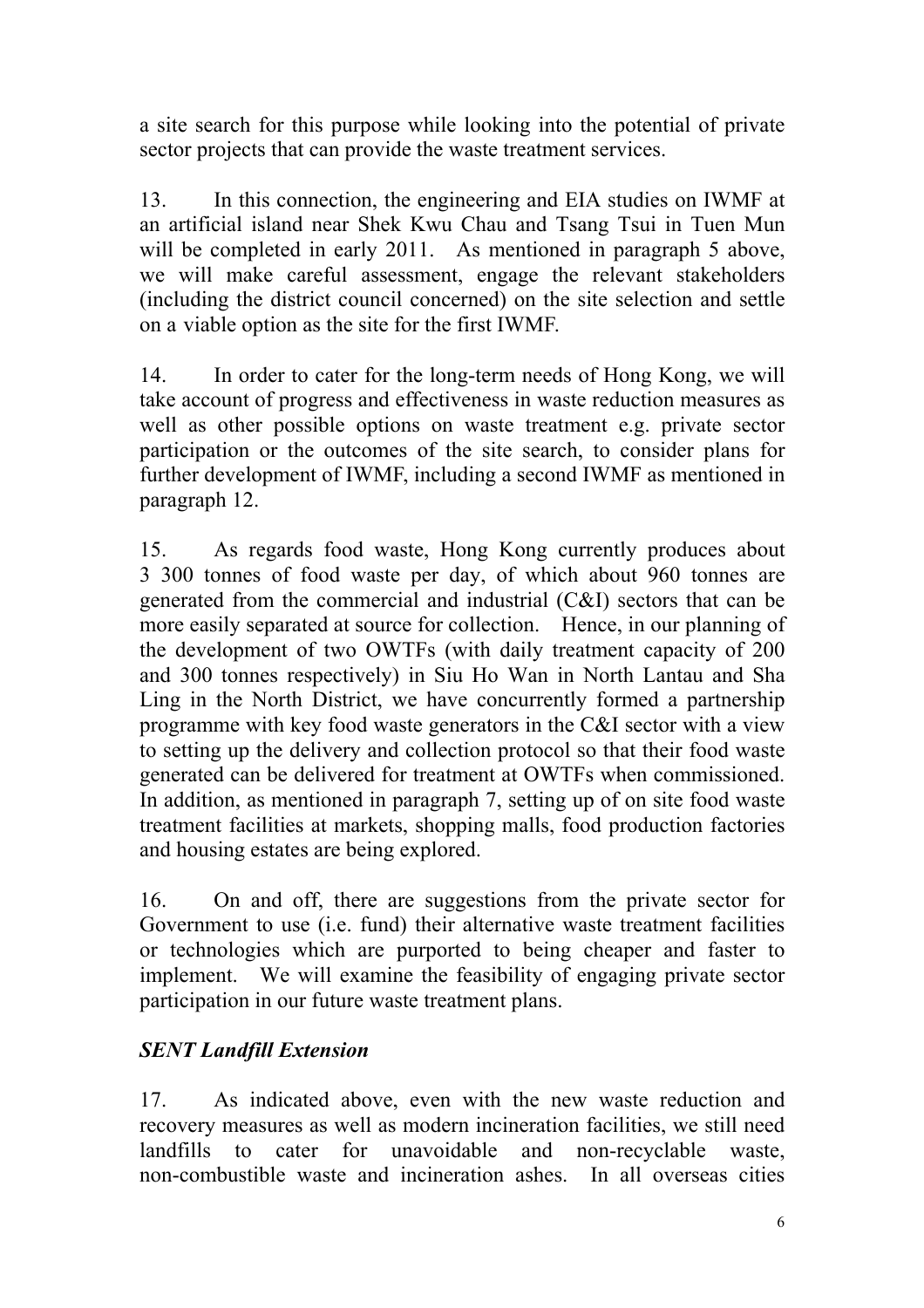where incineration is used as the core waste treatment technology, landfills are required though their lifespan is much longer as the volume of the ashes thus disposed of is much smaller as compared with the waste before incineration. The projected fill-up dates for SENT, North East New Territories (NENT) and West New Territories (WENT) landfills are 2014, 2016 and 2018 respectively. Yet projected residual waste requiring landfill disposal (after taking account of the planned one IWMF and two OWTFs before or by 2018) is over 8 400 tonnes per day (see **Annex C**). It clearly indicates that we need to include landfill extension as part of our waste treatment package.

18. The capacity of the existing SENT landfill will be exhausted by 2014. We originally proposed to extend the lifespan of the SENT landfill by six years (to 2020) by, inter alia, extending 20.6 ha which comprises taking up some 15.6 ha of the adjoining TKO Area 137 and encroaching into five ha of the Clear Water Bay Country Park. This proposal will create an estimated capacity of  $17$  million  $m<sup>3</sup>$  for the extended landfill. We understand that the community has expressed concern on our originally proposed extension. Nevertheless, we consider it essential to seek extension of the SENT landfill albeit on a smaller scale. It is because the SENT landfill is the territory's single largest disposal outlet for construction waste. Some 2 350 tonnes of construction waste are being disposed of in the SENT landfill each day, which account for 73% of the overall construction waste disposed of each day in the three landfills. We also need to account for possible rise in the demand for construction waste disposal with the implementation of infrastructure projects. In the remaining area of TKO Area 137, there are a cluster of facilities for receiving waste from excavation, construction and demolition works, which include a construction waste sorting facility (to sort out inert fill materials for later beneficial reuse) and a public fill bank (to stockpile the fill materials). The SENT landfill is conveniently located to these facilities so that it receives the bulk of construction waste which cannot be reused. It is important to retain the SENT landfill extension to maximize the synergy with the sorting facility and the public fill bank. In addition, from the overall waste management strategy, as the first IWMF will not be commissioned until 2016 or 2018, it is critical to maintain the capacity of the landfills for depositing of waste in the meantime.

19. The key complaint against the SENT landfill extension is the odour problem. While we have implemented many measures to avoid odour problem, the proximity of residential buildings to the SENT landfill has posed a unique challenge to us. To address the odour issue, we will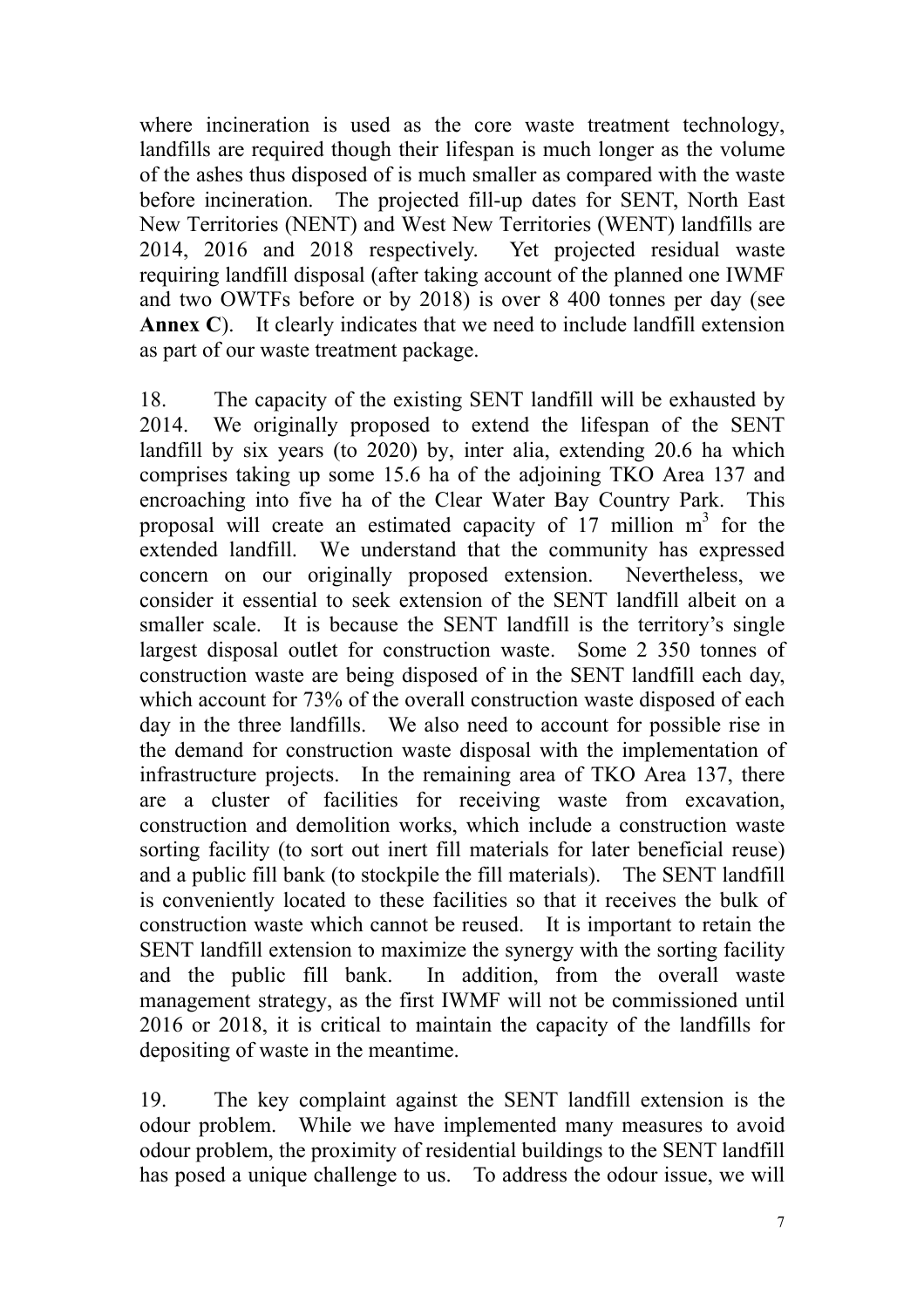invoke the Waste Disposal (Designated Waste Disposal Facility) Regulation of the Waste Disposal Ordinance so that the SENT landfill would be used for disposal of construction waste only, from an appropriate date in future when the sludge treatment facility is commissioned in late 2013 and the MSW collection trades are given sufficient advance notice for diversion arrangements. This measure should remove the community's concern on odour.

20. On the assumption of waste diversion starting the latest from early 2014, it is possible to scale down the SENT landfill extension into TKO Area 137 to 13 ha which may allow the lifespan of the SENT landfill to last until around 2020 to allow for tying over with the planning of new permanent construction waste transfer facility in South-East New Territories so that construction waste in this region could be sorted and bulk transferred to the other landfills. The requirement of 13 ha of TKO Area 137 is worked out on the basis of the landfill space needed to receive the estimated volume of construction waste having regard to the current disposal figures in the SENT landfill. Given site and technical constraints, any further reduction in extension of land area will highly unlikely be able to provide sufficient landfill capacity to meet the expected demand. An illustration on the SENT landfill life between 2014 and 2020 is given in **Annex D**. We will continue with the current town planning process to re-zone land in TKO Area 137 for landfill use.

# *Way Forward*

21. The package of initiatives in reducing waste at source, which we have presented above, would help Hong Kong move towards higher MSW recovery target. The introduction of modern facilities would help properly manage our daily waste generation, and the extension of landfills should be incorporated as an indispensable element of our waste strategy. We also plan to present our funding applications for the first IWMF, the first OWTF and the extension of the three existing landfills as a package to the LegCo in early 2012 so that an overall picture on the provision of essential waste treatment facilities to tackle the urgent waste problem can be presented and clarified as soon as possible. An action timetable for the programme is set out at **Annex E**.

# **OTHER OPTIONS**

22. To maintain status quo is not an option. While we will strive to promote waste reduction and recovery of MSW with our best endeavours,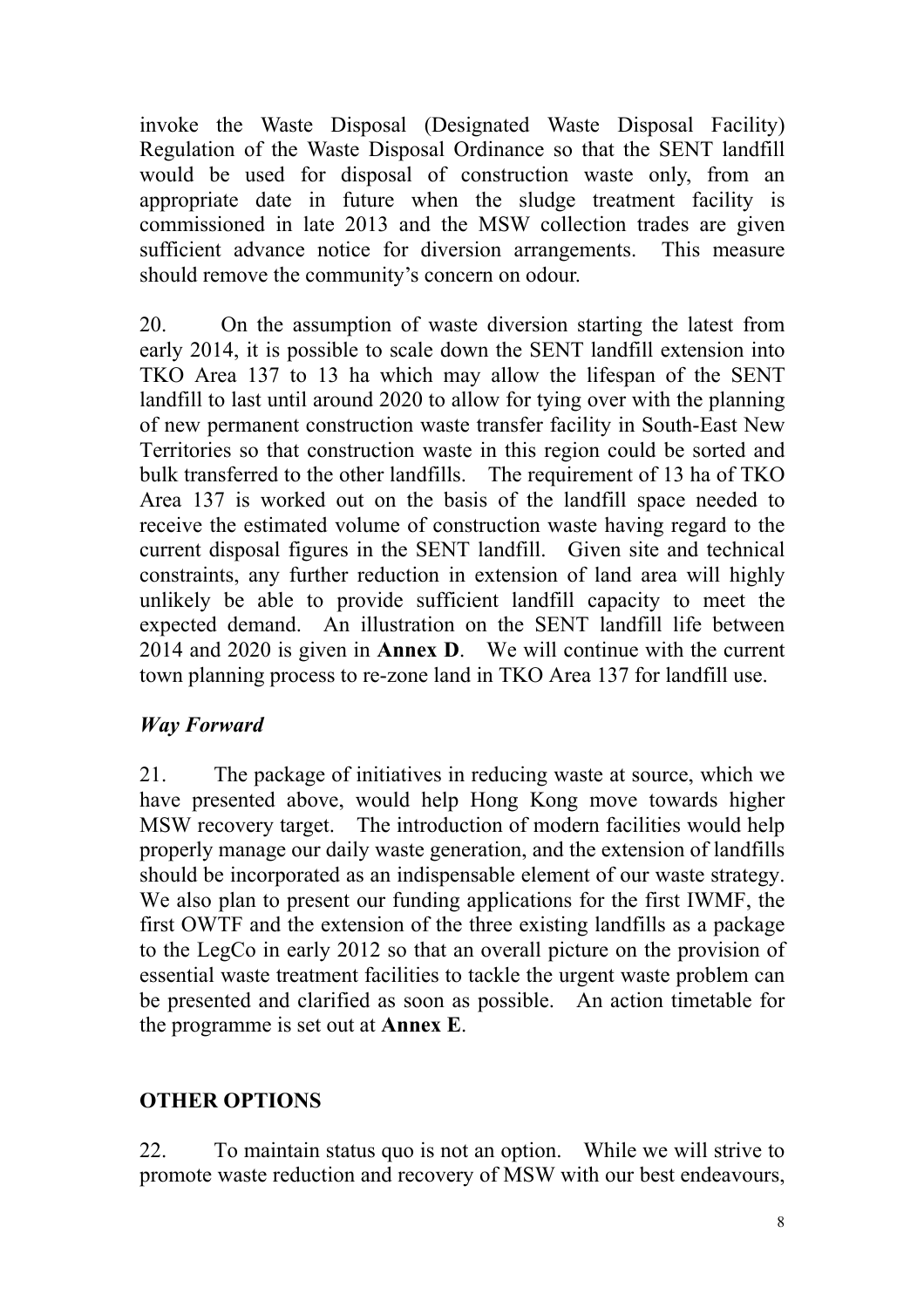as in many advanced economies such as Japan, Singapore and European Union, waste incineration is a commonly adopted waste disposal strategies to substantially reduce the volume of unavoidable waste. But even that, landfill is still needed as the final repository for the remaining incineration ash and other non-recyclable and non-combustible waste.

# **IMPLICATIONS OF THE PROGRAMME**

23. The programme is expected to have environmental, sustainability, economic, financial and civil service implications as set out at **Annex F**. It is in conformity with the Basic Law, including the provisions concerning human rights.

# **PUBLIC CONSULTATION**

24. We will brief the Advisory Council on the Environment, LegCo Panel on Environmental Affairs, all District Councils, rural committees, green groups and other relevant stakeholders on the action programme. The Government will adopt a multi-pronged approach to deal with waste problem. We will tackle waste problem from the source to disposal end, and will make continuous efforts to sustain the progressive improvements in waste management to achieve our policy objective. We will step up our public education efforts to enhance public awareness of the urgency of the problem and to trigger informed discussions in the community to deal with waste management. We will continue to engage political parties in LegCo on the wider waste management issues including waste reduction, landfill extensions, waste incineration, MSW charging, etc.

# **PUBLICITY**

25. A press conference will be conducted to announce the programme to tackle the urgent waste problem in Hong Kong. A press release will be issued and a spokesperson will be available to answer press enquiries.

# **Environment Bureau/Environmental Protection Department 4 January 2011**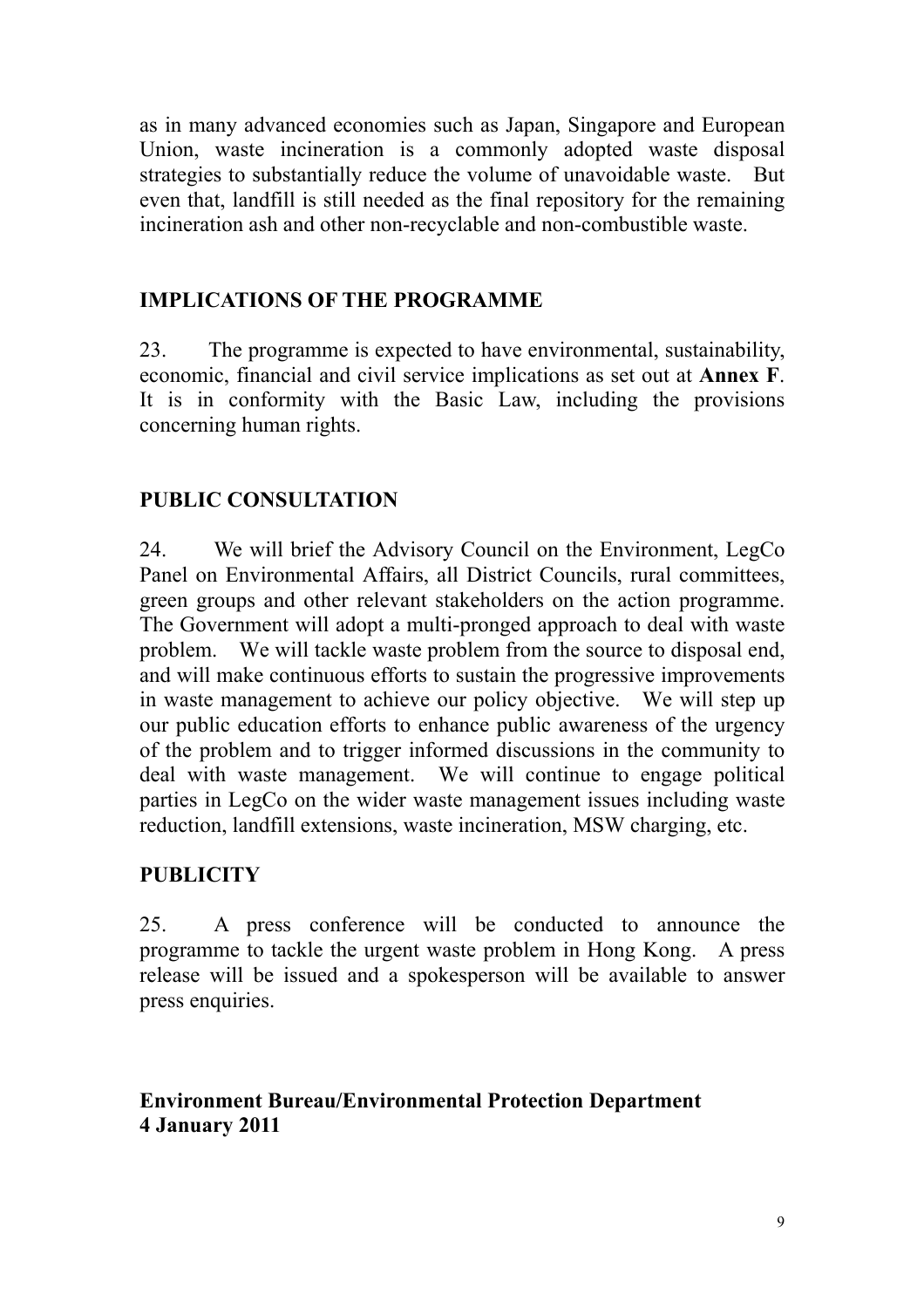### **Annex A**

# **Remaining Capacities of Existing Landfills (Without Extensions)**

|                         | <b>Current Daily Intake</b>                                                     | <b>Design Filling</b><br>Capacity | Remaining<br><b>Filling Capacity</b><br>(as of end 2009) | Anticipated<br>Year of<br><b>Exhaustion</b> |
|-------------------------|---------------------------------------------------------------------------------|-----------------------------------|----------------------------------------------------------|---------------------------------------------|
|                         | $(\text{tonnes} / \text{day})$<br>(MSW, construction<br>waste, others)          | (million cubic<br>metres)         | (million cubic<br>metres)                                | (Note 1)                                    |
| <b>SENT</b><br>Landfill | 5,000<br>(including 2,200 MSW;<br>2,350 construction<br>waste; 450 others)      | 43                                | 11                                                       | 2014                                        |
| <b>NENT</b><br>Landfill | 2,400<br>(including 1,800 MSW;<br>400 construction waste;<br>200 others)        | 35                                | 20                                                       | 2016                                        |
| <b>WENT</b><br>Landfill | 5,900<br>(including 5,000 MSW;<br>450 construction waste;<br>450 others)        | 61                                | 36                                                       | 2018                                        |
| Total                   | 13,300<br>(including 9,000 MSW;<br>3,200 construction<br>waste; $1,100$ others) | 139                               | 67                                                       |                                             |

**Note 1** The estimated year of exhaustion of landfill space has built in a small allowance to cater for possible waste growth due to population growth, increases in economic activities and major development projects having regard to historical trend and economic forecasts.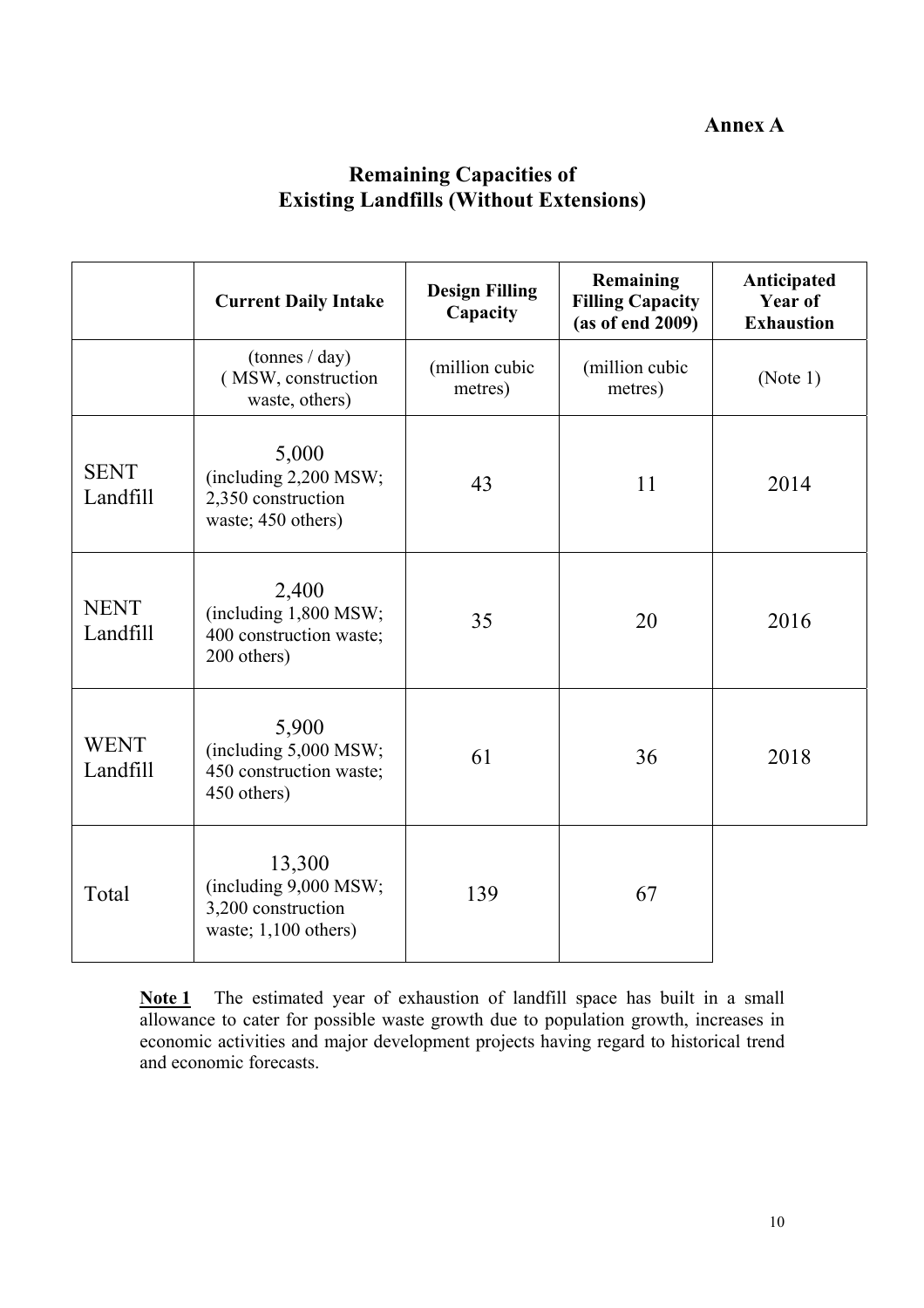## **Annex B**





\* Figures of 2008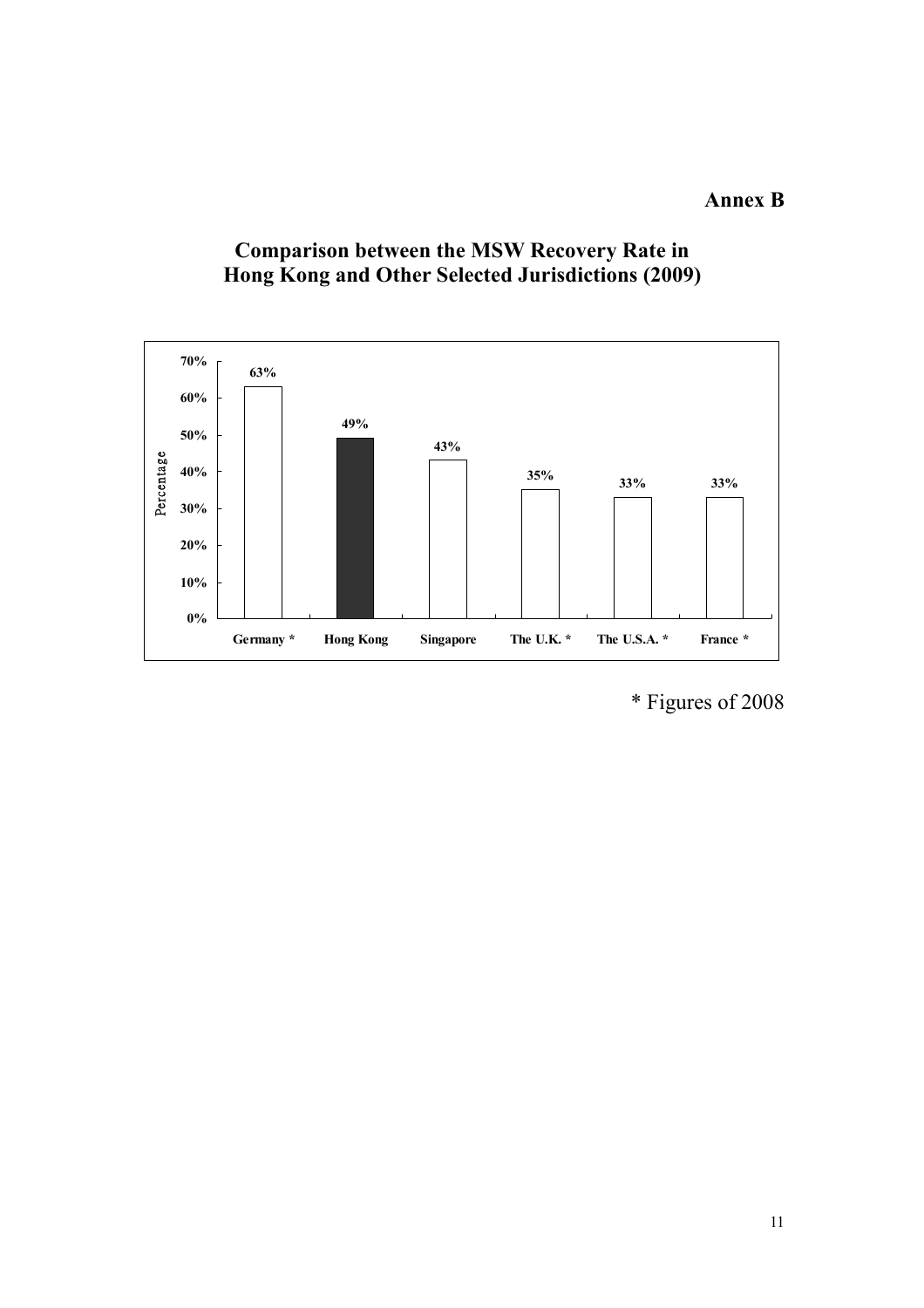# **Annex C**

# **Residual Waste Requiring Landfill Disposal by Completion of first IWMF**

[A] Waste Treatment Facilities Commissioned on the basis of current planning :

| Facilities                                                                              | <b>Treatment Capacity</b><br>(tonnes/day) | Waste Type |
|-----------------------------------------------------------------------------------------|-------------------------------------------|------------|
| 1. IWMF<br>(in Tuen Mun or<br>near Shek Kwu<br>Chau)                                    | 3000                                      | <b>MSW</b> |
| 2. $1st$ OWTF (at Siu<br>Ho Wan)                                                        | 200                                       | Food waste |
| 3. $2nd$ OWTF (at Sha<br>Ling)                                                          | 300                                       | Food waste |
| 4. Sludge Treatment<br>Facilities<br>(Contract awarded<br>for commissioning<br>in 2013) | Up to $\sim$ 2000                         | Sludge     |
| Total                                                                                   | Up to $\sim$ 5500                         |            |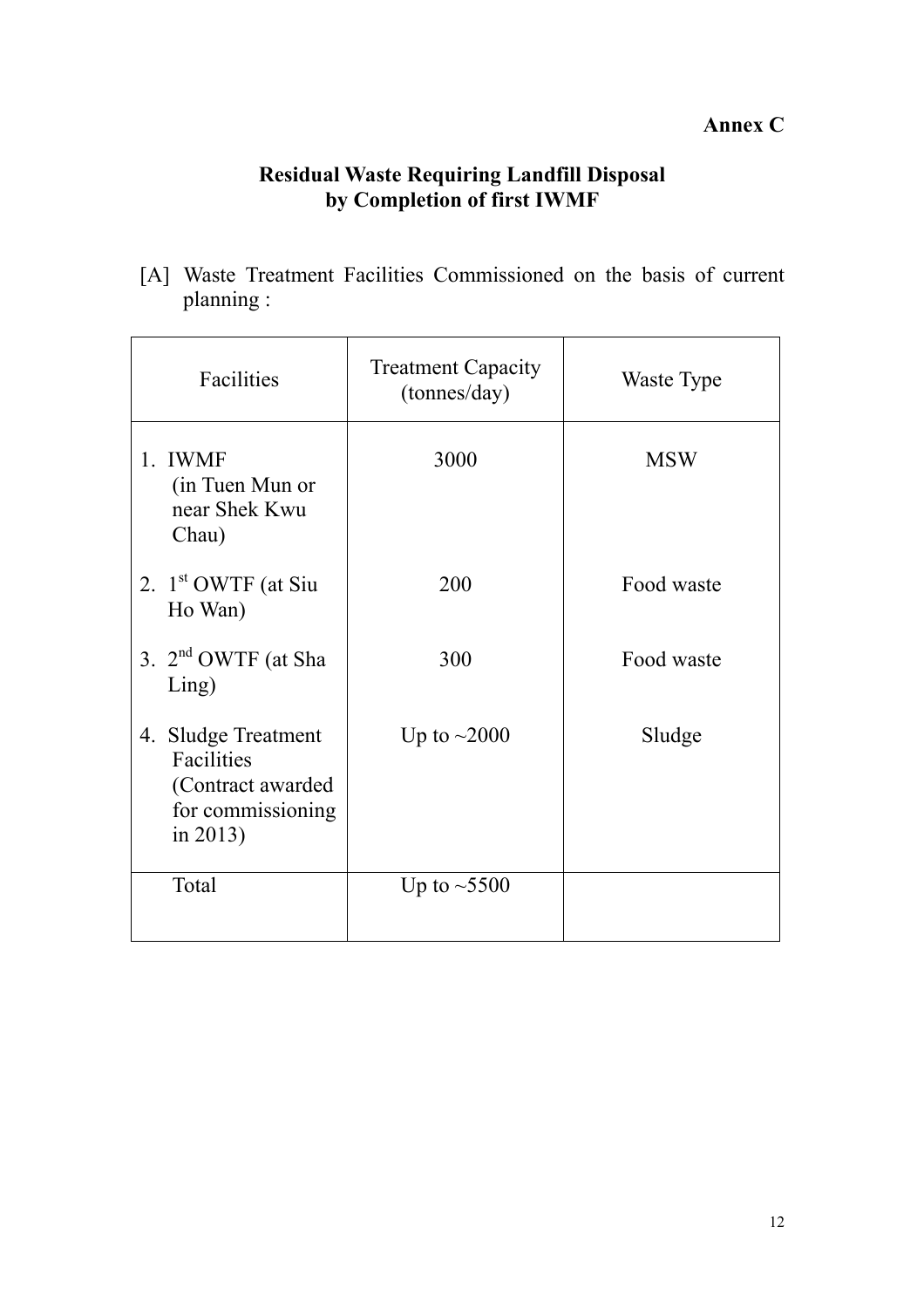[B] Estimated net waste generated for disposal per day taking into account the enhanced recycling rates of MSW to 55% by 2015 and assuming no growth in waste generation despite increases in population, GDP and other economic activities :

| Tonnes Per Day                             |                                                        |                                   |                                    |  |
|--------------------------------------------|--------------------------------------------------------|-----------------------------------|------------------------------------|--|
| Construction<br>Waste<br>(non-combustible) | Net MSW after<br>recycling<br>(can be)<br>incinerated) | Sludge<br>(can be<br>incinerated) | Special Waste<br>(non-combustible) |  |
| $\sim 3200$                                | ~1000<br><i>calculation:</i><br>9000/51%*45%]          | $\sim$ 1500 - 2000                | $\sim$ 200                         |  |
|                                            | Total                                                  | Non-combustible<br>Combustible    | $(\sim 3400)$<br>$(-10000)$        |  |

[C] Estimated Residual Waste Requiring Landfill Disposal by completion of first IWMF and the two OWTFs :

| Tonnes Per Day                                                                 |                                  |                                               |  |
|--------------------------------------------------------------------------------|----------------------------------|-----------------------------------------------|--|
| Construction Waste $+$<br>Special Waste                                        | Remaining MSW not<br>incinerated | Residual Ashes after<br>incineration (Note 1) |  |
| $\sim 4500$<br>$\sim$ 3200 + 200<br><i>[calculation:</i><br>8000-3000-200-300] |                                  | $\sim 500$                                    |  |
|                                                                                | Total                            | $\sim$ 8400 or more                           |  |

**Note 1** : For the purpose of estimating landfill capacity, incineration of MSW and sludge is planned to achieve 90% volume reduction.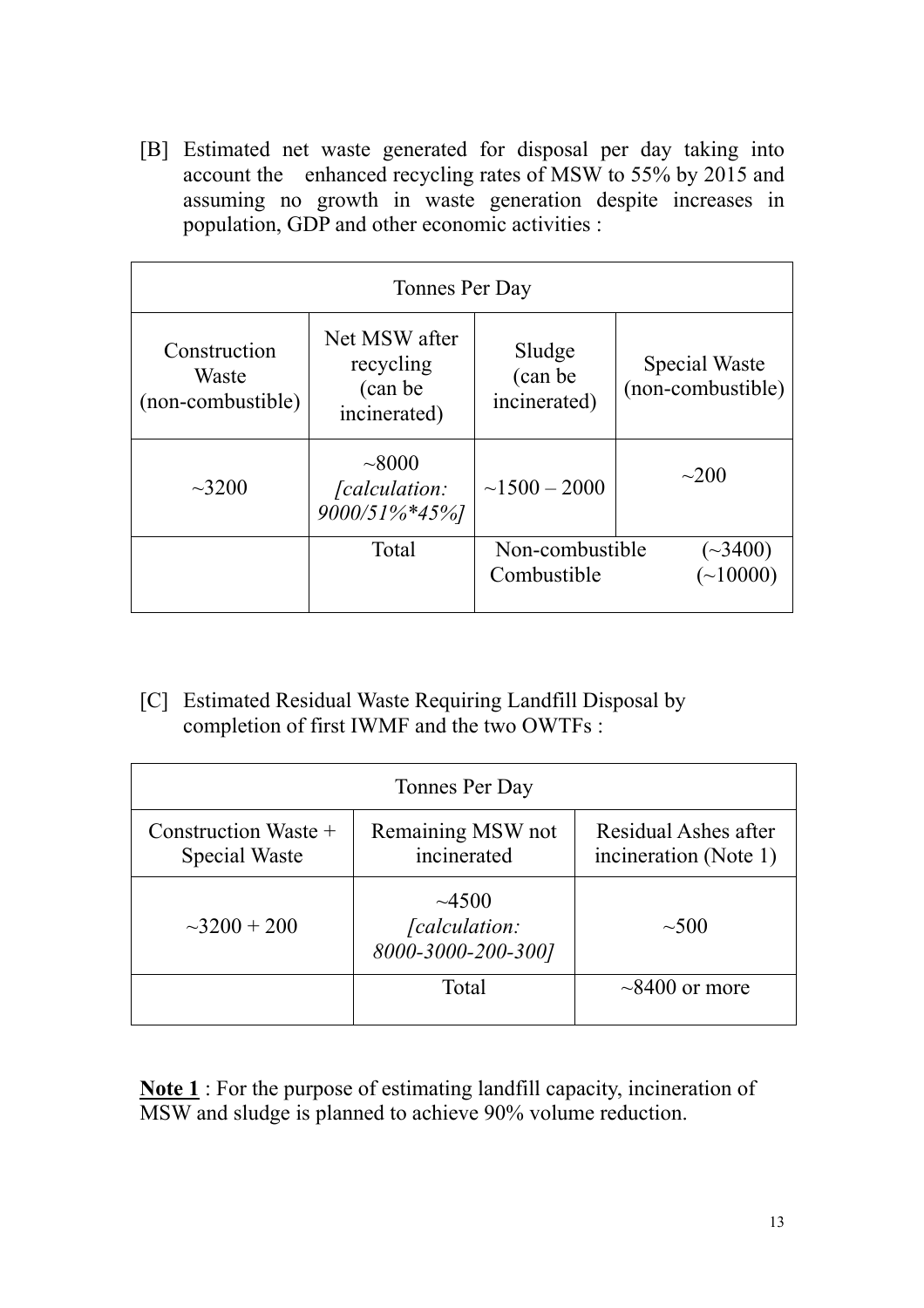# **Life of SENT Landfill and Extension Schemes**

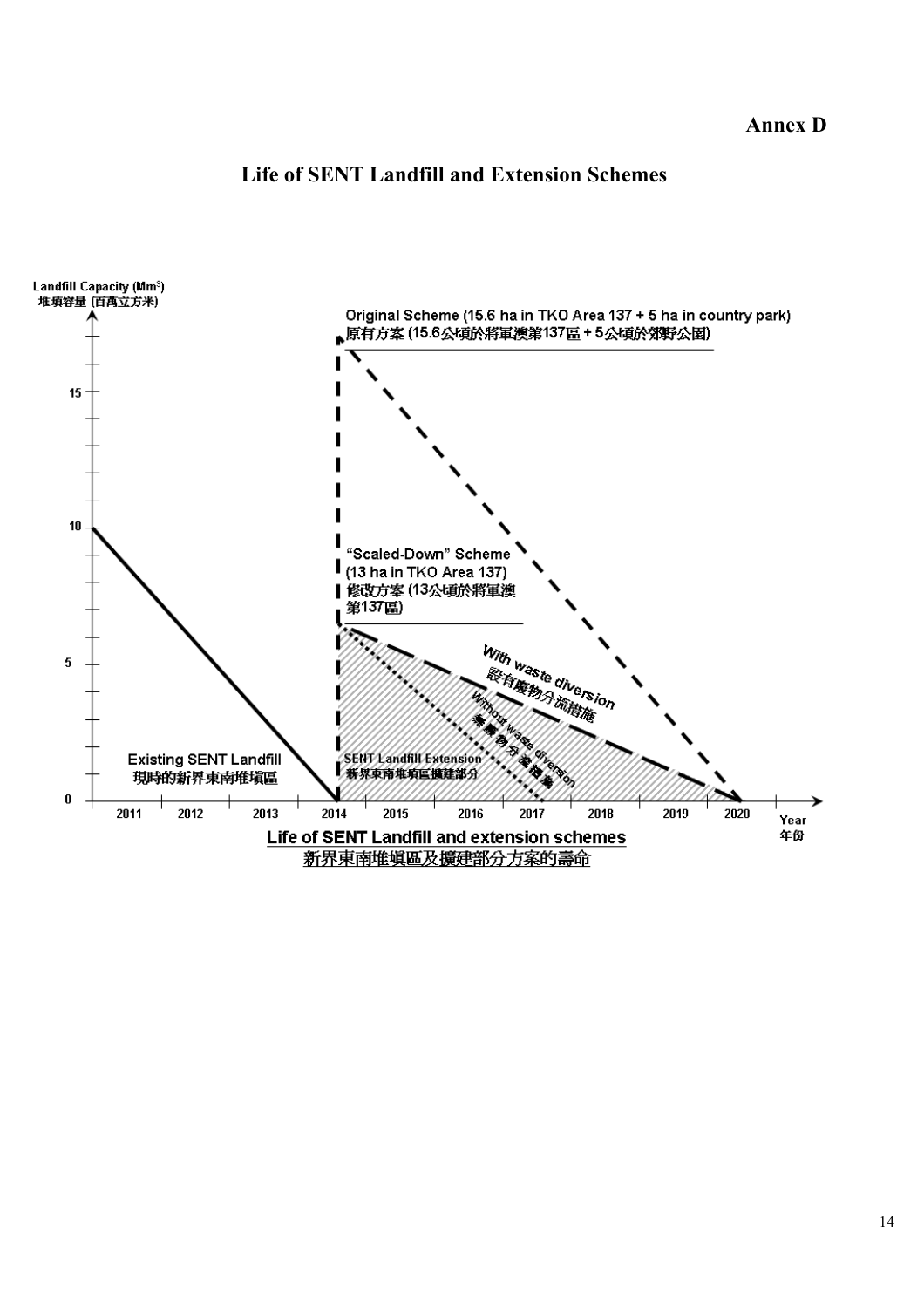### **Annex E**

## **Action Timetable for the Planning of Waste Treatment Facilities and Waste Reduction Initiatives**

|                                                               | 2011                                                                                                                                                                                                | 2012                                                                                                           | <b>Beyond</b><br>2013                                 |  |  |
|---------------------------------------------------------------|-----------------------------------------------------------------------------------------------------------------------------------------------------------------------------------------------------|----------------------------------------------------------------------------------------------------------------|-------------------------------------------------------|--|--|
| (I) Waste Management Facilities                               |                                                                                                                                                                                                     |                                                                                                                |                                                       |  |  |
| (a) Integrated Waste<br><b>Management Facility</b><br>Phase I | Public consultation<br>i)<br>of Environmental<br><b>Impact Assessment</b><br>(EIA) reports<br>and necessary<br>legislative<br>procedures(2011<br>Q2)<br>ii) Pre-qualification of<br>works (2011 Q4) | Seek funding from<br>LegCo Finance<br>Committee/Public<br>Works Sub-committee<br>(early 2012)                  | Commission facility<br>(estimated in 2016 or<br>2018) |  |  |
| Organic Waste<br>(b)<br><b>Treatment Facility</b><br>Phase I  | Invite tenders                                                                                                                                                                                      | Seek funding from<br>LegCo Finance<br>Committee/Public<br>Works Sub-committee<br>$\text{(early } 2012\text{)}$ | Commission facility<br>(estimated in 2014)            |  |  |
| Organic Waste<br>(c)<br><b>Treatment Facility</b><br>Phase II | EIA study commences                                                                                                                                                                                 | EIA study completes                                                                                            | Commission facility<br>(estimated in $2016-17$ )      |  |  |
| (d) North East New<br>Territories landfill<br>extension       | Seek approval from<br>ExCo for land<br>resumption/grave<br>relocation (2011 Q4)                                                                                                                     | Seek funding from<br>LegCo Finance<br>Committee/Public<br>Works Sub-committee<br>(early 2012)                  | Commission facility<br>(estimated in $2015-16$ )      |  |  |
| (e) South East New<br>Territories landfill<br>extension       | Completion of land<br>rezoning                                                                                                                                                                      | Seek funding from<br>LegCo Finance<br>Committee/Public<br>Works Sub-committee<br>$\text{(early 2012)}$         | Commission facility<br>(estimated in 2014)            |  |  |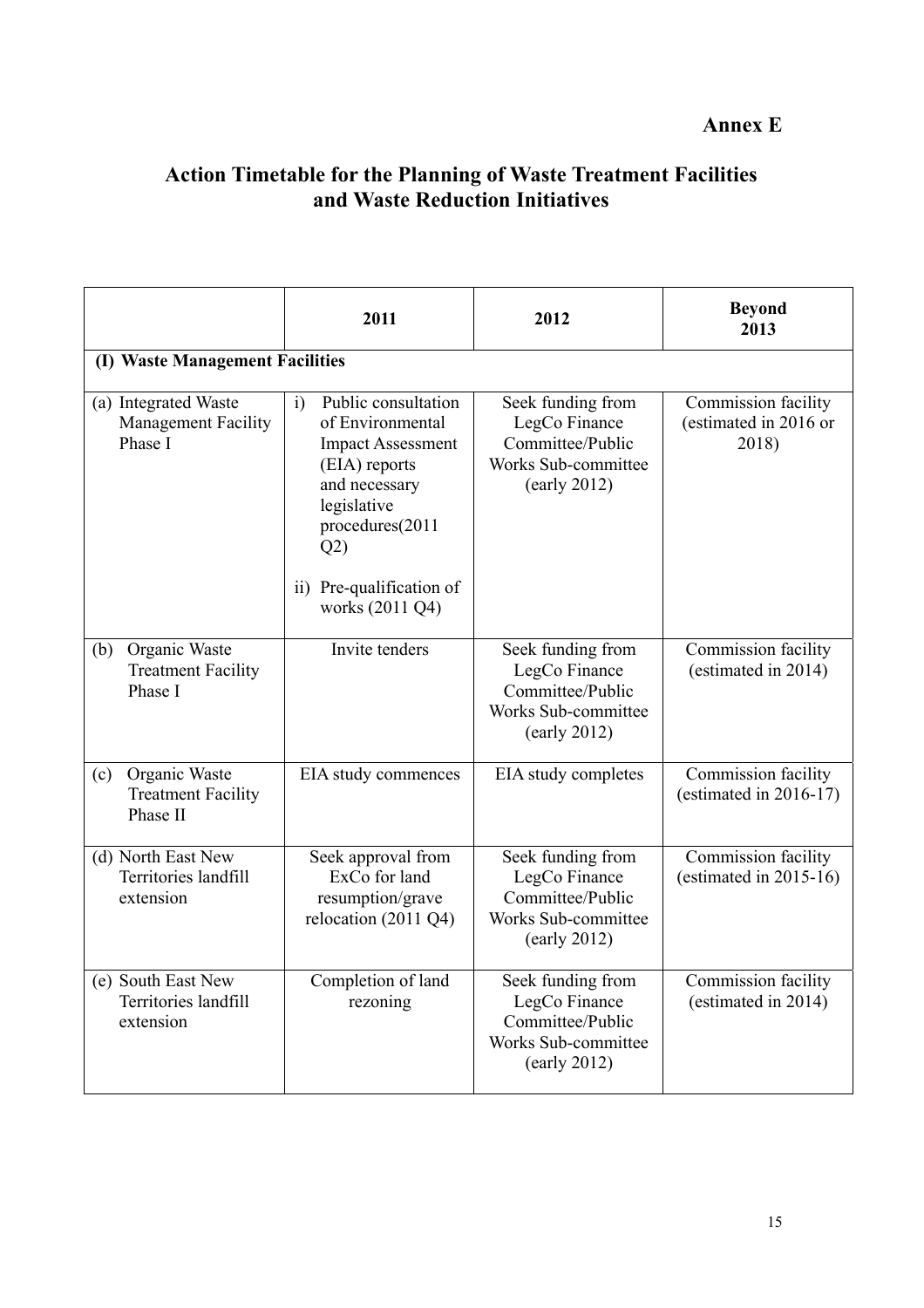|                                                        | 2011                                                                                             | 2012 |                                                                                                                                                                                                    | <b>Beyond</b><br>2013                                       |
|--------------------------------------------------------|--------------------------------------------------------------------------------------------------|------|----------------------------------------------------------------------------------------------------------------------------------------------------------------------------------------------------|-------------------------------------------------------------|
| (f) West New Territories<br>landfill extension         |                                                                                                  |      | Seek funding from<br>LegCo Finance<br>Committee/Public<br>Works Sub-committee<br>(for part upgrade to<br>commission<br>consultancy study on<br>contract and tender<br>preparation)<br>(early 2012) | Commission facility<br>(estimated in 2018)                  |
| (II) Waste Reduction initiatives                       |                                                                                                  |      |                                                                                                                                                                                                    |                                                             |
| (a) Producer<br>Responsibility<br>Scheme               |                                                                                                  |      |                                                                                                                                                                                                    |                                                             |
| <b>Plastic Shopping</b><br>Bags next phase             | LegCo and public consultation<br>$\ddot{1}$<br>$(2011 \text{ } Q1)$                              |      |                                                                                                                                                                                                    | Target submission of Amendment<br>Bill to LegCo $(2012-13)$ |
|                                                        | ii) Report back to LegCo EA Panel<br>$(2011 \text{ Q}4)$                                         |      |                                                                                                                                                                                                    |                                                             |
| <b>Waste Electrical</b><br>and Electronic<br>Equipment | Report back to LegCo EA Panel<br>$\ddot{1}$<br>on implementation proposal<br>$(2011 \text{ Q}2)$ |      |                                                                                                                                                                                                    | Target submission of Amendment<br>Bill to LegCo (2012-13)   |
|                                                        | ii) discussion with trade on detailed<br>implementation plan $(2011 \text{ Q}3)$                 |      |                                                                                                                                                                                                    |                                                             |
| (b) Municipal Solid<br>Waste charging                  | Public engagement<br>$(2011 \text{ Q}3)$                                                         |      | Report to LegCo on<br>recommended way<br>forward for MSW<br>charging $(2012)$                                                                                                                      |                                                             |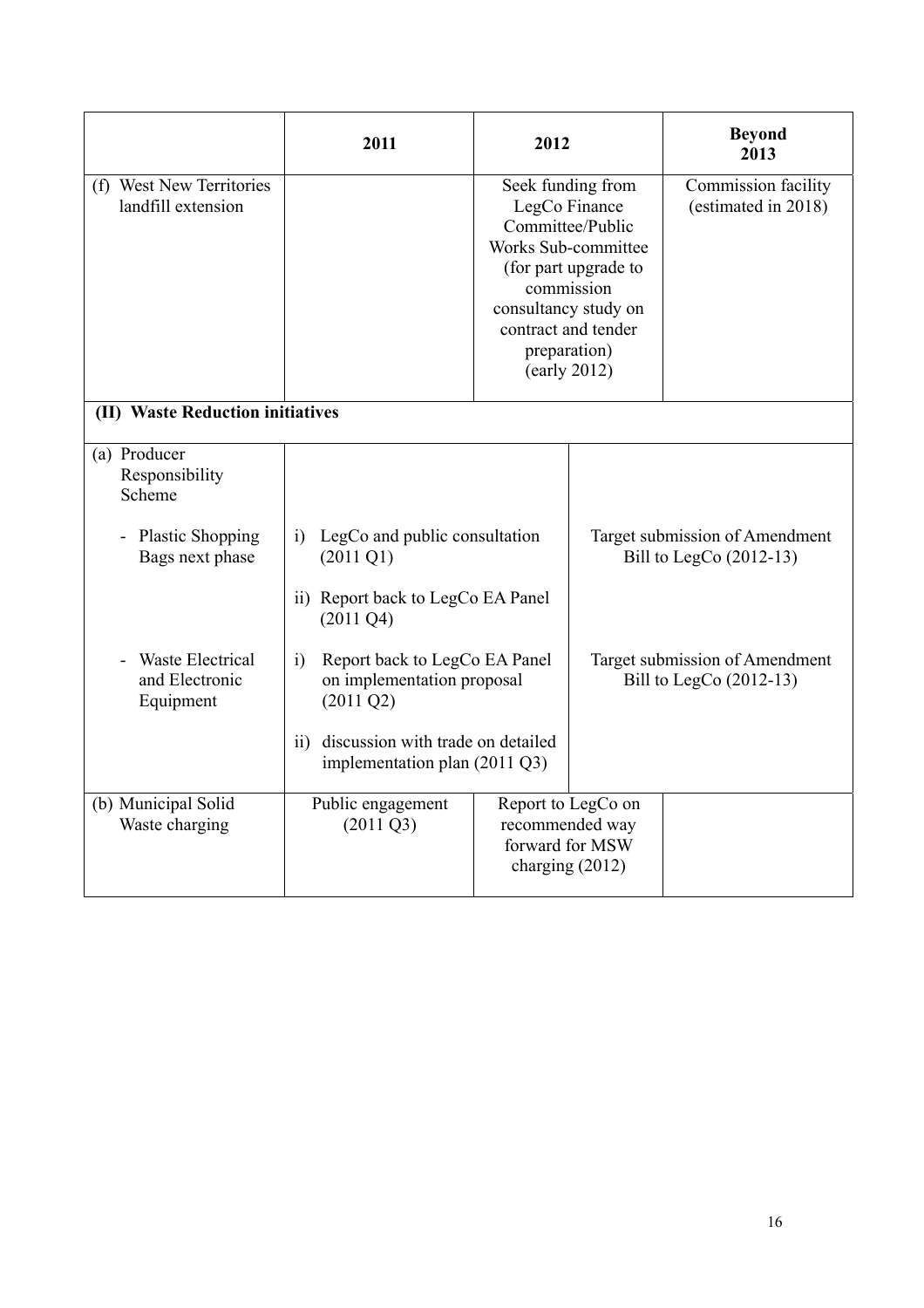## **Annex F**

## **Implications of the Programme**

### **Environmental Implications**

 With continuing effort since the publication of the Policy Framework in 2005, we have progressively achieved positive results in waste avoidance and reduction at source, and waste recovery and recycling. Yet given a basket of factors including population growth and affluent economic activities, there remains substantial pressure for increasingly more municipal solid waste to be generated in Hong Kong. The proposed waste management strategy and the timely implementation of the various initiatives underpinning such strategy are essential in ensuring that the imminent waste problem facing our city is properly managed.

2. As far as the waste handling facilities are concerned such as the IWMF and OWTF, the planning and future construction and operation of these facilities must be carried out in strict accordance with the relevant environment-related legislation including the Environmental Impact Assessment Ordinance.

3. EIA reports for the proposed extensions of the SENT Landfill, NENT Landfill and WENT Landfill have been approved. We would strive to ensure that their future operation is environmentally sound. We would also put in place suitable work systems and apply appropriate technologies to closely monitor and effectively address any nuisance to the neighbouring environment.

4. For potential private sector projects involved in MSW treatments, if they are to be taken forward, the planning, construction and operation of these projects will be subject to relevant environmental regulations and have to meet all applicable requirements and standards.

### **Sustainability Implications**

5. As in the case of similar metropolitan cities around the globe, proper waste management is requisite to the sustainable development in Hong Kong. Since the publication of the Policy Framework in 2005, we have been planning and practising waste management in a three-tiered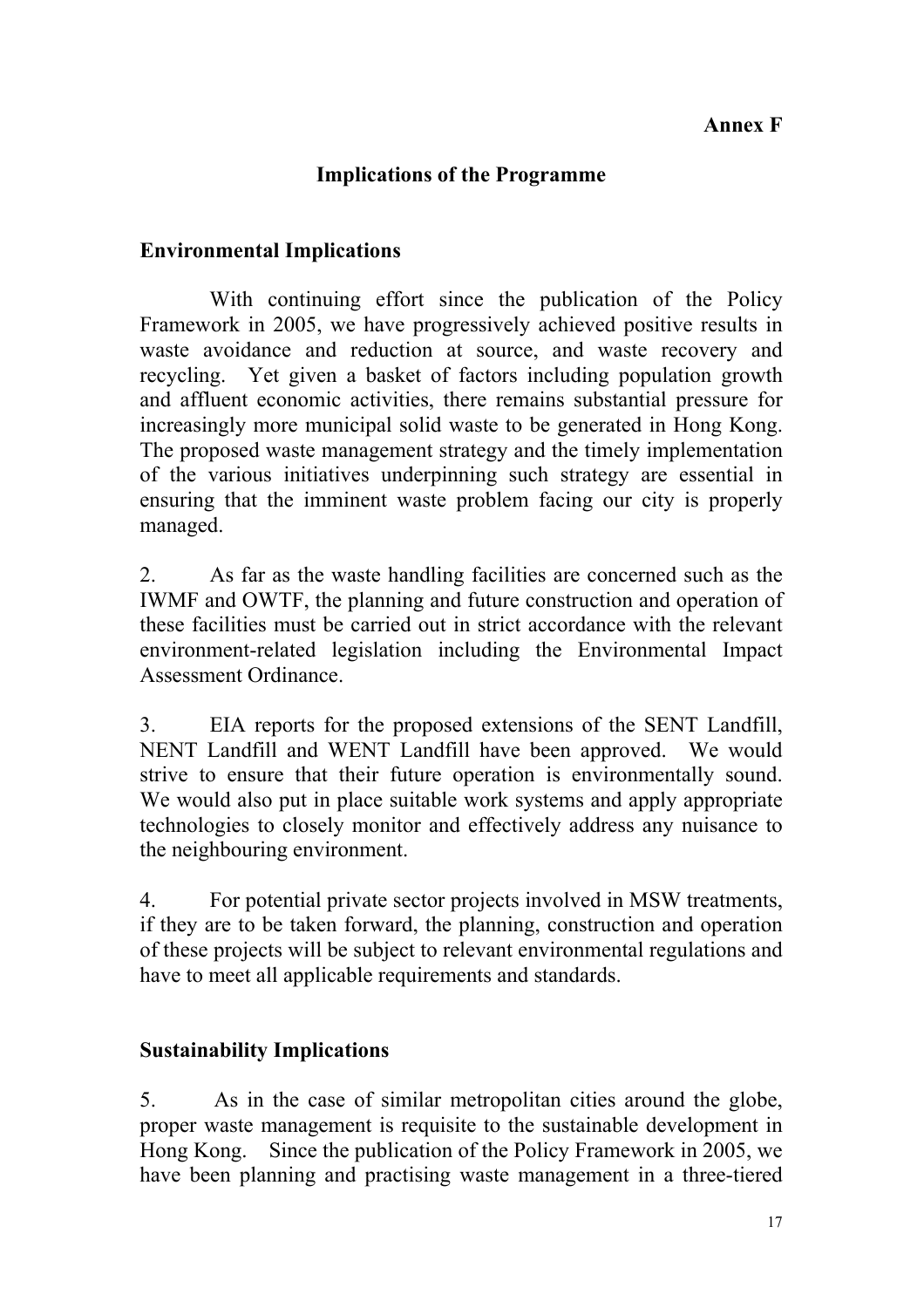hierarchy which includes waste avoidance and minimization; reuse, recovery and recycling; and bulk reduction and disposal of unavoidable waste. The proposed strategy reinforces this approach by seeking to tackling the waste problem at source and adopting advanced technologies and practices to treat waste that is unavoidable and requires final disposal. Adding these together, the proposed strategy could help minimize the need for landfills which will serve as the final repository for incineration ash and other non-recyclable and non-combustible waste.

6. In general, the programme is conducive to the strategic objectives of solid waste management laid down in the Government's First Sustainable Development Strategy of Hong Kong. For major initiatives including the development of the IWMF, landfill extension, MSW charging and PRS, project-specific sustainability assessments will be conducted to provide more detailed analysis, taking into account findings in relevant studies and comments from various parties.

## **Economic Implications**

7. The timely implementation of a sound waste management strategy is beneficial for the sustainable economic development of Hong Kong. Among the various initiatives underpinning the proposed waste management strategy, MSW charging and PRS would pose cost burdens to both businesses and households. In-depth analysis of the impacts of the individual initiatives is needed when more concrete proposals are drawn up.

# **Financial and Civil Service Implications**

8. Depending on the site to be chosen for IWMF, the total estimated capital funding requirement of one IWMF, two OWTFs and three landfill extensions could amount to \$25,505 million at current price level with a total estimated annual recurrent cost of \$952 million (including \$418 million being the recurrent cost of operating the existing three landfills).

9. Adopting additional measures on diversion of waste from the SENT landfill will likely incur additional cost. Detailed cost will be available later when a cost analysis is carried out according to the final diversion option to be adopted.

10. Implementation of MSW charging could potentially generate